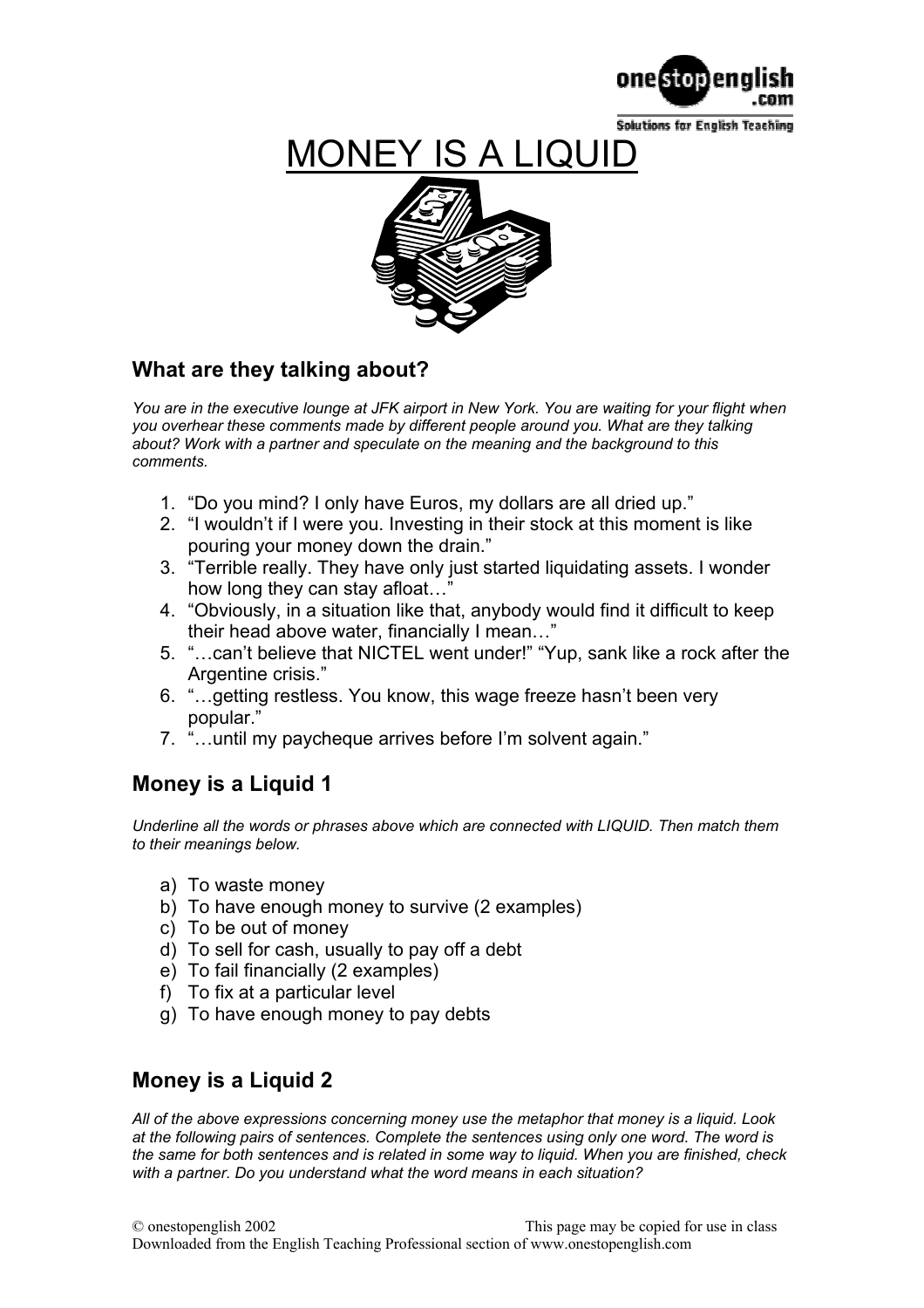

1. The ship after hitting the iceberg. Many internet businesses after only three years.

2. With the high waves and rough water, I found it difficult to stay Even with both parents working, many families only just manage to stay

3. When they woke up that morning they found that the lake had overnight.

The government has \_\_\_\_\_\_\_\_\_ the price of water for the next two years.

4. In the summer of 1973, the river and many crops were lost. It looks like we'll have to end our holiday early. Our funds have

5. The rescue workers' next challenge was to restore the of clean, fresh water.

All of the companies in the group are obliged to disclose cash information.

6. After the police pulled the body from the river, they realised that the victim had died by

The situation was desperate, Harold was \_\_\_\_\_\_\_\_ in debts and couldn't keep going much longer.

# **THINK of 3 –Challenge!**

 $\mathcal{L}=\mathcal{L}$ 

*Answer the following questions. You only have one minute for each one.* 

- Think of three reasons that a company might liquidate assets.
- Think of three big businesses that have gone under or sunk in the last ten years.
- Think of three times when you found it difficult to keep your head above water financially.
- Think of three investments which would be pouring your money down the drain.
- Think of three things which might be subject to a price freeze.